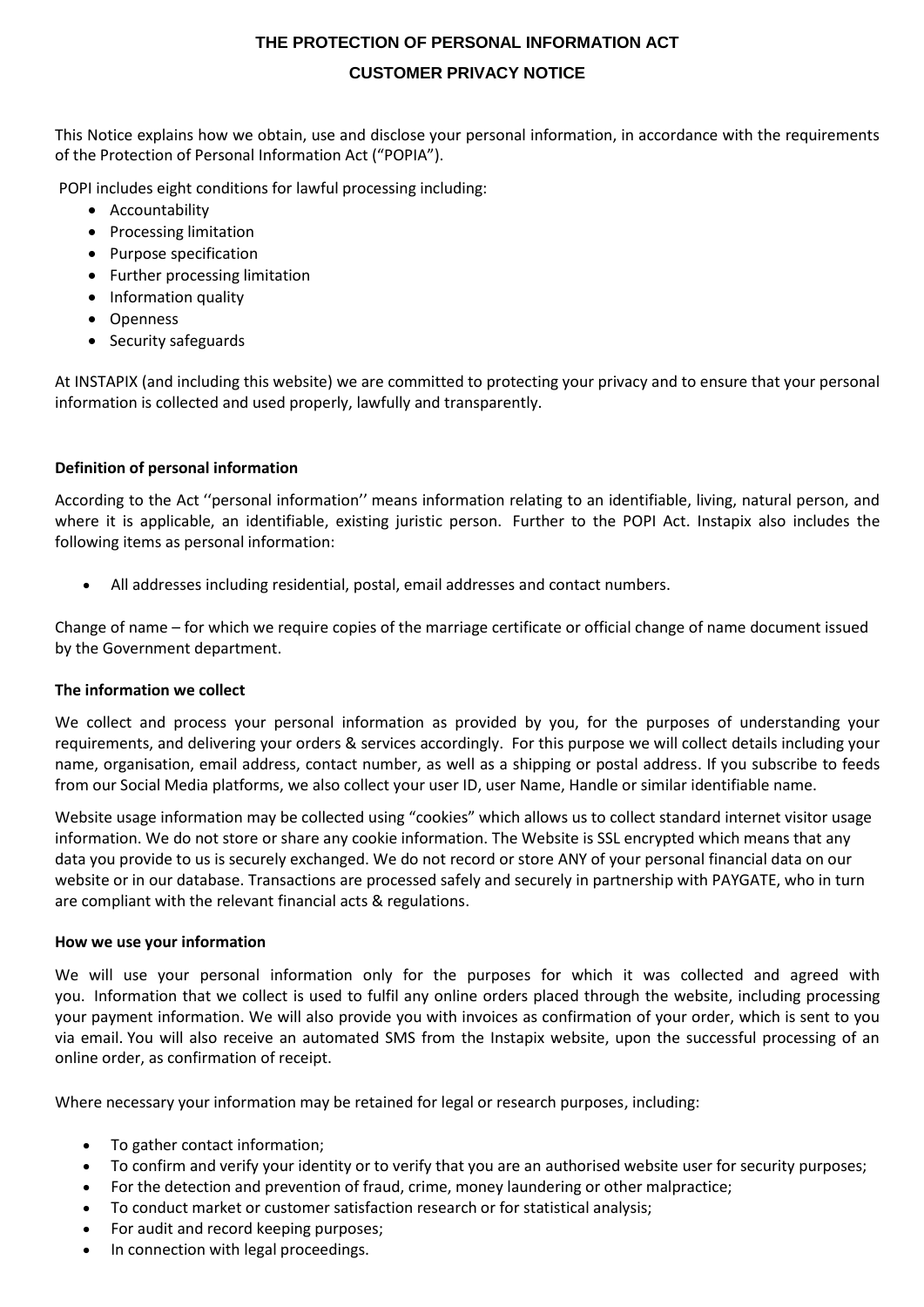## **Disclosure of information**

We may disclose your personal information to our service providers who are involved in the delivery of products or services to you. We have agreements in place to ensure that they comply with the privacy requirements as required by the Protection of Personal Information Act.

We may also disclose your information:

- Where we have a duty or a right to disclose in terms of law or industry codes;
- Where we believe it is necessary to protect our rights.

## **Information Security**

We are legally obliged to provide adequate protection for the personal information we hold and to stop unauthorized access and use of personal information. We are committed to update our security controls and related processes on an ongoing basis, to ensure that your personal information remains secure.

Our security policies and procedures cover:

- Computer and network security;
- Access to personal information;
- Secure communications;
- Retention and disposal of information;
- Acceptable usage of personal information;
- Governance and regulatory issues;
- Monitoring access and usage of private information;
- Secured computer files
- Office access controlled by security measures

When we contract with third parties, we impose appropriate security, privacy and confidentiality obligations on them to ensure that personal information that we remain responsible for, is kept secure. We will ensure that anyone to whom we pass your personal information agrees to treat your information with the same level of protection as we are obliged to.

The Personal Information processed by us is not routed/transferred to a third country or International organisation.

## **Correction of your information**

We will require a copy of your ID document to confirm your identity before making changes to personal information we may hold about you.

## You have the right at any time to:

- 1. Rectify, update or delete the Personal Information collected by us;
- 2. Object to the processing of Personal Information (subject to legislation);
- 3. Request the return or destruction of Personal Information (subject to legislation);
- 4. Lodge a complaint with the company.

You have the right to request a copy of the personal information we hold about you. To do this, simply contact us as provided on our website and specify what information you require. You will need to supply a copy of your ID document to confirm your identity before providing details of your personal information. We may need to verify the authenticity of the provided ID copy.

Please note that any such access request may be subject to a payment of a legally allowable fee.